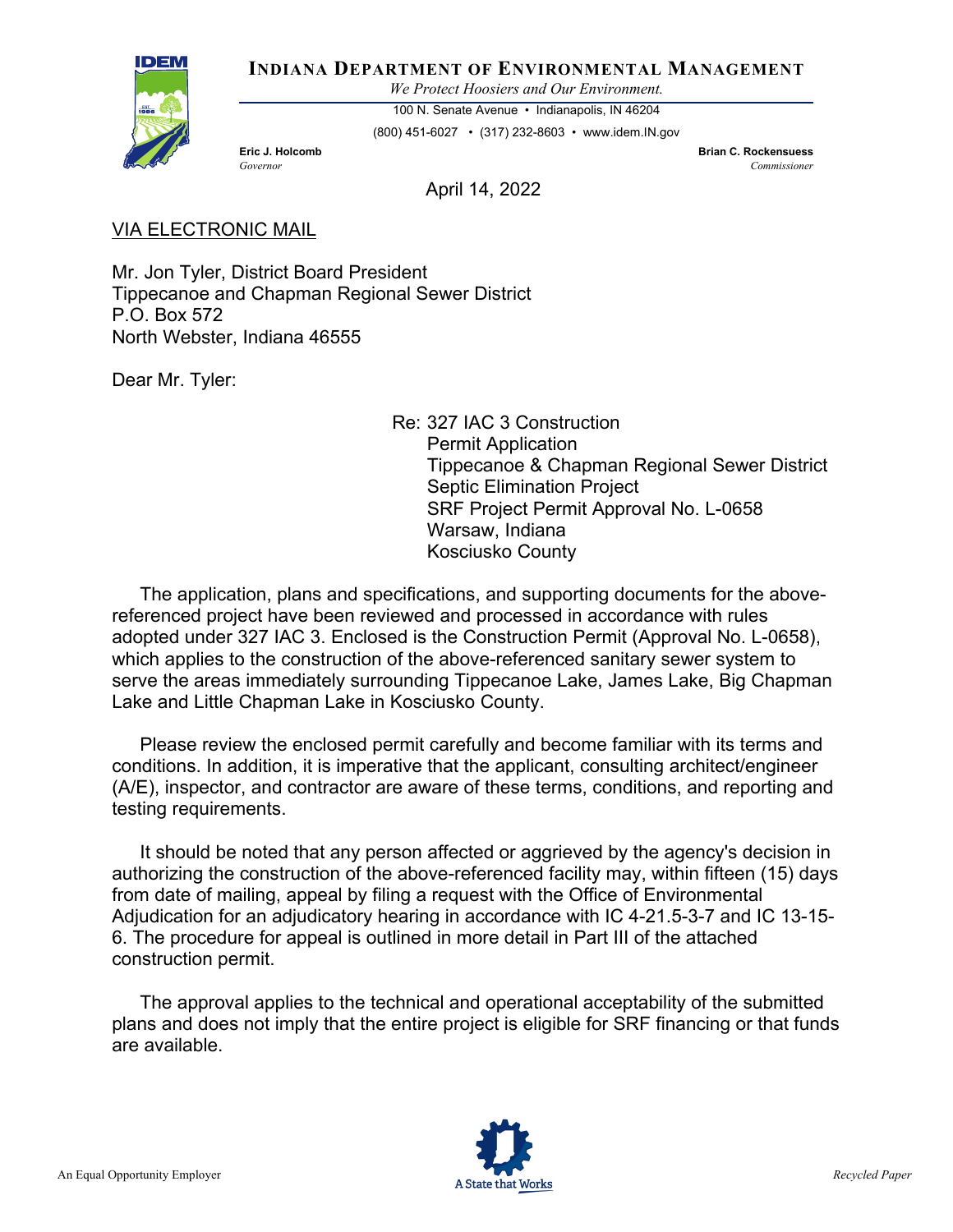Plans and specifications were prepared by Jones Petrie Rafinski Corp., certified by Daniel Byam, P.E., and submitted for review on January 28, 2022, with additional information submitted on March 21, 2022.

Pre-construction and construction-related questions can be directed to Daniel E. Byam, P.E., at Jones Petrie Rafinski Corp., 222 Pearl Street, Fort Wayne, IN 46802. Mr. Byam's telephone number is 260/422-2522, and email is dbyam@jpr1source.com. Any technical/engineering questions concerning this permit may be addressed to Robert Synko, P.E., of our staff at 317/232-8658, or rssynko@idem.in.gov.

Sincerely,

Kein D. Czernislavali

Kevin D. Czerniakowski, P.E. Section Chief Facility Construction and Engineering Support Section Office of Water Quality

Project No. SRF-0698 **Enclosures** cc: Kosciusko County Health Department Brian Davison, Utility Mgr., City of Warsaw Daniel Byam, P.E., Jones Petrie Rafinski Corp. Ethel Morgan, P.E., SRF Camille Meiners, P.E., SRF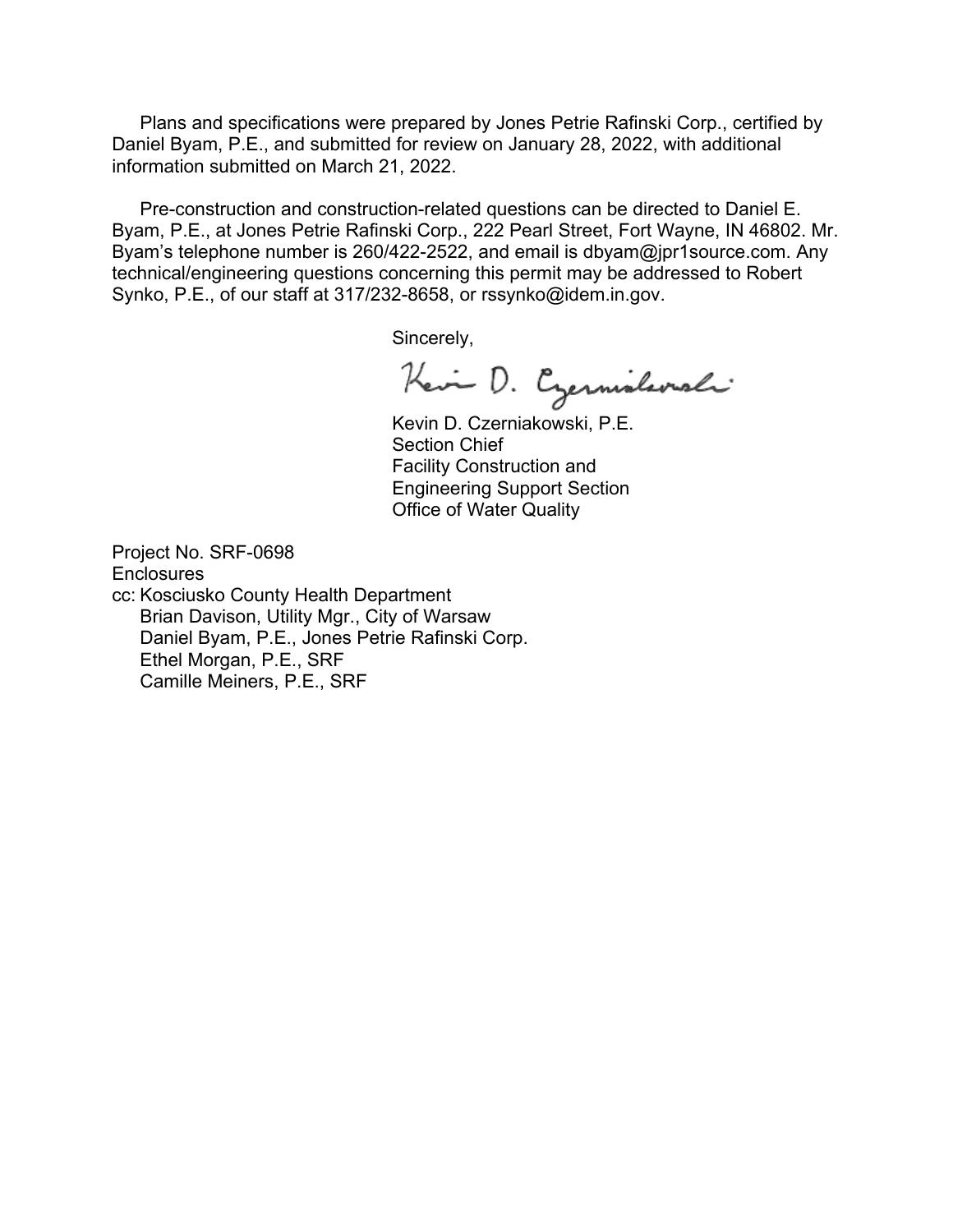Page 1 of 9 Permit Approval No. L-0658

#### INDIANA DEPARTMENT OF ENVIRONMENTAL MANAGEMENT AUTHORIZATION FOR CONSTRUCTION OF SANITARY SEWER SYSTEM UNDER 327 IAC 3

#### DECISION OF APPROVAL

The Tippecanoe & Chapman Regional Sewer District, in accordance with the provisions of IC 13-15 and 327 IAC 3 is hereby issued a permit to construct a sanitary sewer system to serve the areas immediately surrounding Tippecanoe Lake, James Lake, Big Chapman Lake and Little Chapman Lake in Kosciusko County. The permittee is required to comply with requirements set forth in Parts I, II and III hereof. The permit is effective pursuant to IC 4-21.5-3-4(d). If a petition for review and a petition for stay of effectiveness are filed pursuant to IC 13-15-6, an Environmental Law Judge may be appointed for an adjudicatory hearing. The force and effect of any contested permit provision may be stayed at that time.

### NOTICE OF EXPIRATION DATE

Authorization to initiate construction of this sanitary sewer system shall expire at midnight one year from the date of issuance of this construction permit. In order to receive authorization to initiate construction beyond this date, the permittee shall submit such information and forms as required by the Indiana Department of Environmental Management. It is requested that this information be submitted sixty (60) days prior to the expiration date to initiate construction. This permit shall be valid for a period of five (5) years from the date below for full construction completion.

Issued on April 14, 2022 \_\_\_\_\_\_\_, for the Indiana Department of Environmental Management.

Kein D. Czernislavali

Kevin D. Czerniakowski, P.E. Section Chief Facility Construction and Engineering Support Section Office of Water Quality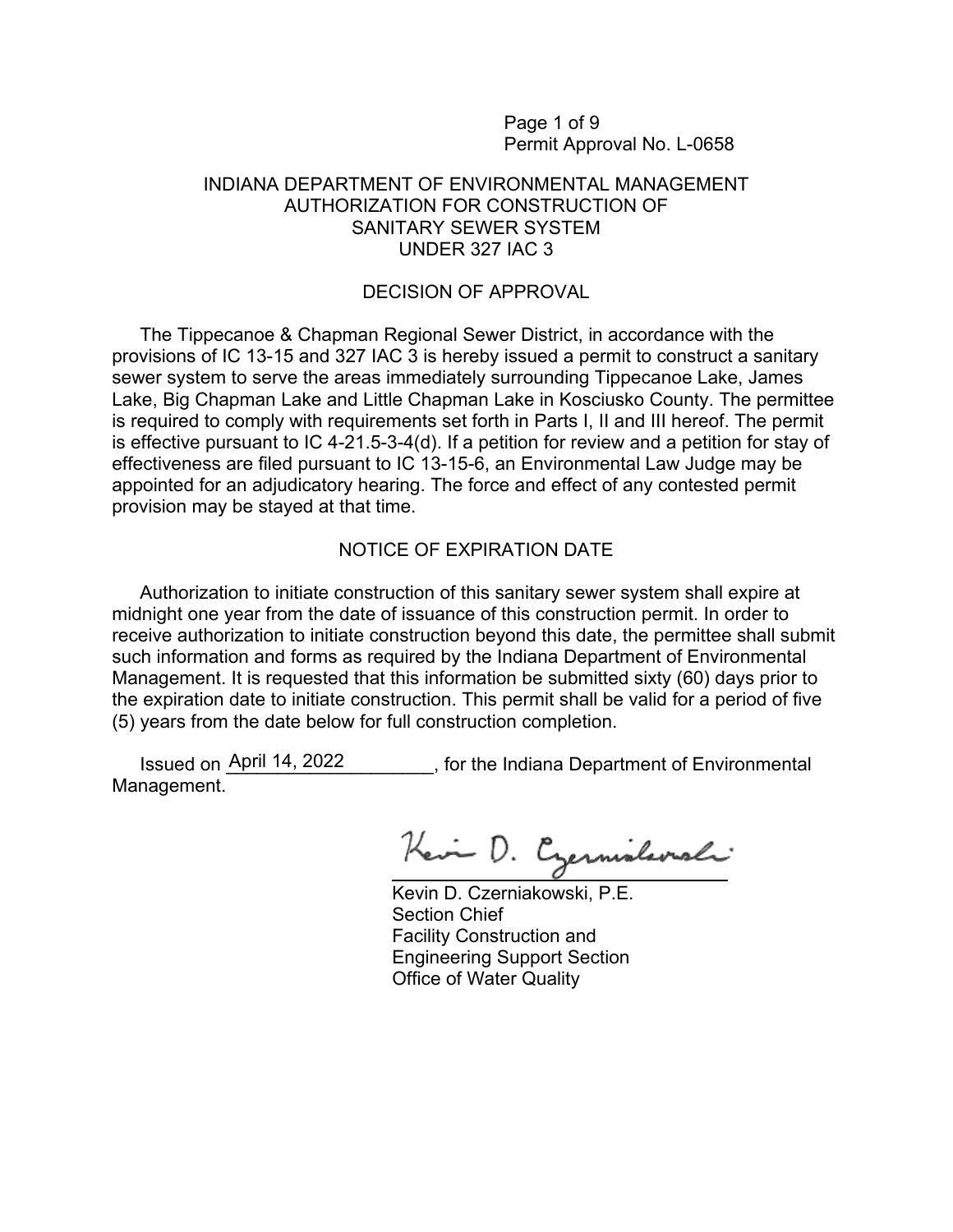Page 2 of 9 Permit Approval No. L-0658

## SANITARY SEWER SYSTEM DESCRIPTION

The proposed project will consist of the construction of infrastructure for the new Tippecanoe and Chapman Regional Sewer District. The new collection system will eliminate septic systems in the areas immediately surrounding Tippecanoe Lake, James Lake, Big Chapman Lake and Little Chapman Lake in Kosciusko County.

The system is designed to provide sanitary sewer service to at least 1,790 singlefamily homes (268,500 GPD), 352 mobile home lots located in several mobile home parks (52,800 GPD), YMCA Camp Crosley (11,040 GPD), Tippecanoe Baptist Camp (8,800 GPD), a country club (8,750 GPD), and a variety of other smaller businesses for a total average design flow of 364,600 GPD. The 12-inch diameter force main from proposed pump station #3 will be connected to a proposed manhole on an existing 18 inch diameter sanitary sewer located at the intersection of North County Road 100 East and East Pound Drive North in the City of Warsaw.

Note that a Technical Standard alternative to use 150 GPD per EDU as a design basis was requested by the project engineer. This is hereby granted as provided by 327 IAC 3-6-32. Reasons submitted include:

- The small diameter collection system will be made of fused HDPE or gasketed PVC, and is devoid of manholes, resulting in little infiltration potential.
- Local ordinances will prevent illicit connections via sump pumps, roof drains, yard drains, etc.
- According to STATS Indiana, the average household size in the affected areas is approximately 2.5 persons. Applying an average 60 GPD/capita EPA usage estimate results in 150 GPD/EDU.
- A C-factor of 130 was used in determining pipe friction. This is arguably a conservative number for HDPE piping.
- Lastly, the design assumes a conservative peaking factor of 4.0. Using population equivalents a factor of about 3.1 is calculated, which lowers peak design flows compared to those used in the design.

The project includes construction of the following low-pressure sewers, force mains and gravity sanitary sewers (all quantities are approximate):

- 74,800 feet of 1-1/4-inch diameter HDPE (ASTM D3035, DR-11 (IPS), 200 psi rated) pipe, to be installed by horizontal directional drilling (HDD);
- 4,440 feet of 1-1/2-inch diameter HDPE (ASTM D3035, DR-11 (IPS), 200-psi rated) pipe, to be installed by HDD;
- 51,100 feet of 2-inch diameter HDPE (ASTM D3035, DR-11 (IPS), 200-psi rated) pipe, to be installed by HDD;
- 37,200 feet of 3-inch diameter HDPE (ASTM D3035, DR-11 (IPS), 200-psi rated) pipe, to be installed by HDD;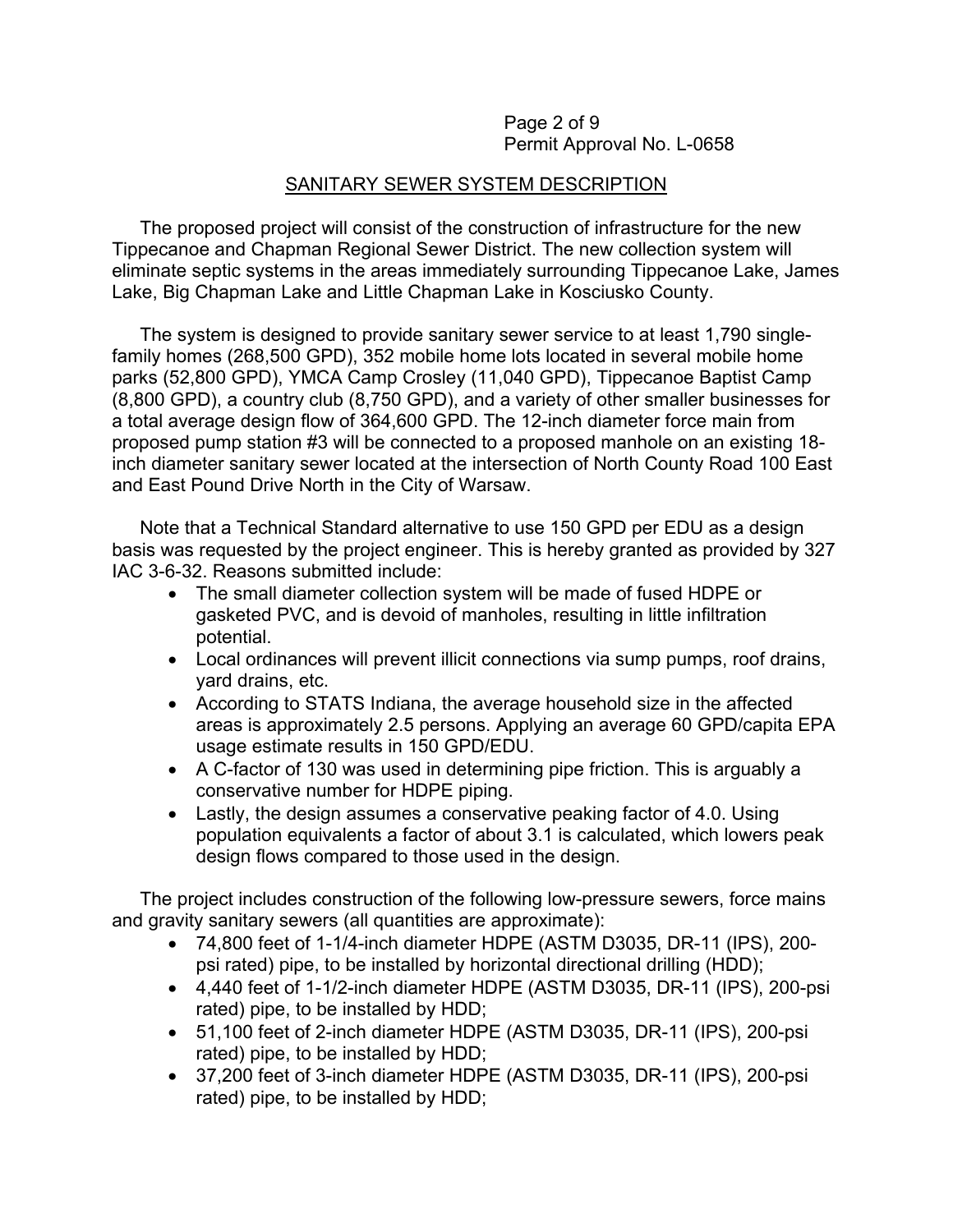Page 3 of 9 Permit Approval No. L-0658

- 55,200 feet of 4-inch diameter HDPE (ASTM D3035, DR-11 (IPS), 200-psi rated) pipe, to be installed by HDD;
- 28,600 feet of 6-inch diameter HDPE (ASTM D3035, *DR-9* (IPS), 200-psi rated) pipe, be installed by HDD;
- 15,300 feet of 6-inch diameter HDPE (ASTM D3035, *DR-11* (IPS), 200-psi rated) pipe, to be installed by HDD;
- 32,800 feet of 8-inch diameter HDPE (ASTM D3035, DR-11 (IPS), 200-psi rated) pipe, to be installed by HDD;
- 23,100 feet of 12-inch diameter HDPE (ASTM D3035, DR-11 (IPS), 200-psi rated) pipe, to be installed by HDD;
- 610 feet of 6-inch diameter PVC (ASTM D2241, SDR-21, 200-psi rated) gravity sanitary sewer laterals, to be installed by open-cut methods;
- 1,360 feet of 8-inch diameter PVC (ASTM D2241, SDR-21, 200-psi rated) gravity sanitary sewer, to be installed by open-cut methods.

Air/vacuum release valve pits and flushing connections will be constructed at locations as shown on the approved plans.

The District has or will coordinate with users on the proposed locations of where one of 5 different configurations/types of grinder pump stations will be installed by the District. A total of 623 simplex and 559 duplex progressive cavity-type grinder pump stations will be installed, with pumps capable of at least 7 GPM at 207 feet TDH. In addition, 6 simplex and 42 duplex centrifugal-type grinder pump stations will be installed with pumps capable of at least 24 GPM at 149 feet TDH. Centrifugal pumps will be used at larger commercial connections and after short runs of gravity sewer serving multiple homes. Note that the District will be running separate electrical feeds for the grinder stations, and metering for same.

The use of low-pressure sewers under 4 inches in diameter was requested by the project engineer, as an alternate to the Technical Standards, in order to achieve 2 fps flushing velocity in most cases. Note that the District will put in place a comprehensive maintenance regimen once the system is in operation. Said request is hereby approved, as provided by 327 IAC 3-6-32.

The use of horizontal directional drilling (HDD) and the proposed HDPE pipe for lowpressure sewers and force mains are hereby approved as an alternate to the Technical Standards, as provided by 327 IAC 3-6-32, and requested by the project engineer.

Note that a discharge flow meter and structure is proposed about 300 feet upstream of the discharge point into the City of Warsaw system. Said meter will measure the combination of all flows leaving the proposed RSD system.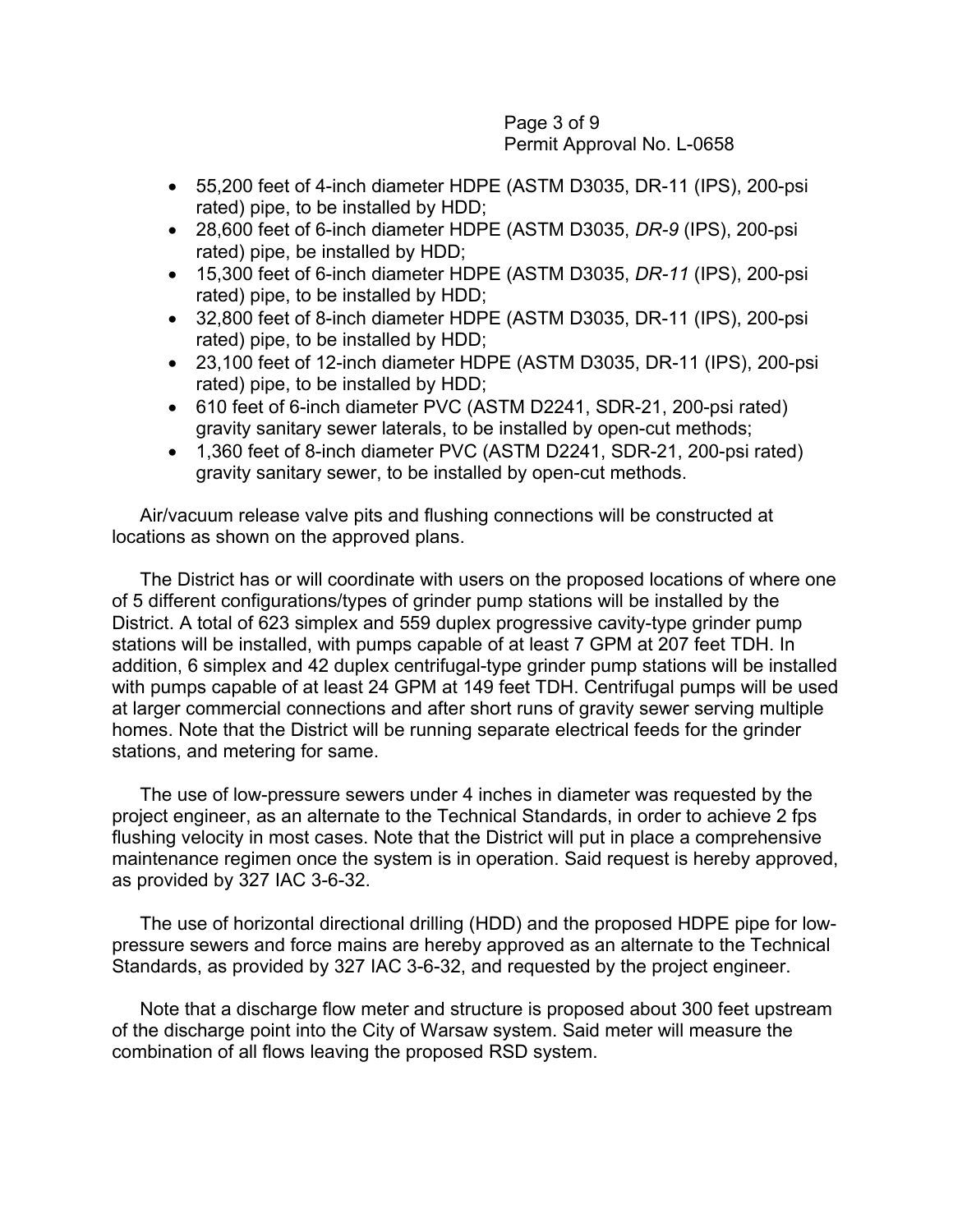### Page 4 of 9 Permit Approval No. L-0658

Three separate pump stations (lift stations) are proposed. Pump Station No.1 will convey flows to Pump Station No. 2, Pump Station No. 2 will convey flows to Pump Station No. 3, and Pump Station No. 3 conveys all wastewater to the City of Warsaw collection system as described above.

# MAJOR ELEMENTS OF PUMP STATION No. 1:

- Construction of an 8-foot diameter by 16.7-foot deep wet well structure with two (2) submersible pumps, each rated for 300 GPM at 150 feet TDH, complete with all appurtenances;
- Construction of a 10-foot diameter valve vault, including a combination air/ vacuum valve;
- A separate flow meter vault;
- A dedicated stand-by natural gas electrical generator;
- A hydrogen sulfide/odor control chemical feed system;
- Installation of a control panel and associated electrical equipment, including VFD's, audiovisual alarm system and SCADA telemetry integration.

# MAJOR ELEMENTS OF PUMP STATION No. 2:

- Construction of a 12-foot diameter by 17-foot deep wet well structure with two (2) submersible pumps, each rated for 700 GPM at 161 feet TDH, complete with all appurtenances;
- Construction of a 10-foot diameter valve vault, including a combination air/ vacuum valve;
- A separate flow meter vault;
- A dedicated stand-by natural gas electrical generator;
- NO odor control system proposed due to the relatively short force main length and presence of odor control at receiving pump station No.3;
- Installation of a control panel and associated electrical equipment, including VFD's, audiovisual alarm system and SCADA telemetry integration.

# MAJOR ELEMENTS OF PUMP STATION No. 3:

- Construction of a 12-foot diameter by 21.5-foot deep wet well structure with two (2) submersible pumps, each rated for 1,000 GPM at 169 feet TDH, complete with all appurtenances;
- Construction of a 10-foot diameter valve vault, including with a combination air/vacuum valve;
- A separate flow meter vault;
- A dedicated stand-by natural gas electrical generator;
- A hydrogen sulfide/odor control chemical feed system;
- Installation of a control panel and associated electrical equipment, including VFD's, audiovisual alarm system and SCADA telemetry integration.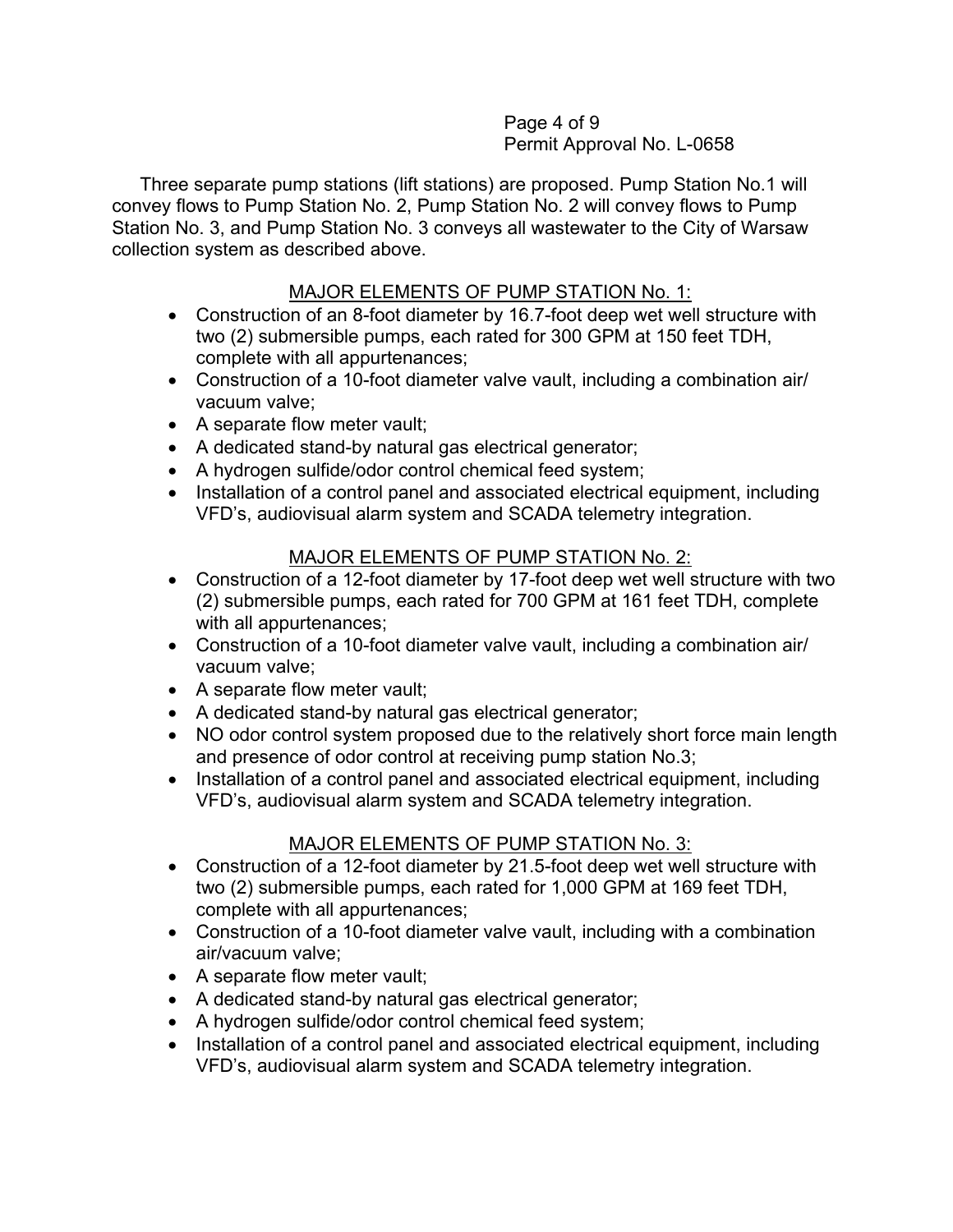### Page 5 of 9 Permit Approval No. L-0658

# OTHER ELEMENTS OF THE PROPOSED SYSTEM:

- The District will keep spare pumps/VFD's for the main pump stations
- Proper septic tank abandonment will be ensured as part of the customer connection permit process
- Restaurants and food-service establishments will be required to install proper functioning grease traps prior to system connection as part of the District's future Use Ordinance
- "Floodplain lids" will be installed on grinder stations for services located within the regulatory (100-year) flood elevation
- The District will enact a comprehensive maintenance regimen to ensure the system continues to operate as intended

Inspection during construction of the system will be provided by Jones Petrie Rafinski Corp. Maintenance after completion of construction will be provided by the Tippecanoe and Chapman Regional Sewer District. Wastewater treatment will be provided by the City of Warsaw Wastewater Treatment Plant.

## CONDITIONS AND LIMITATIONS TO THE AUTHORIZATION FOR CONSTRUCTION OF SANITARY SEWERS

During the period beginning on the effective date of this permit and extending until the expiration date, the permittee is authorized to construct the above-described sanitary sewer system. Such construction shall conform to all provisions of State Rule 327 IAC 3 and the following specific provisions:

# PART I

# SPECIFIC CONDITIONS AND LIMITATIONS TO THE CONSTRUCTION PERMIT

Unless specific authorization is otherwise provided under the permit, the permittee shall comply with the following conditions:

- 1. Any local permits required for this project, along with easement acquisition, shall be obtained before construction is initiated.
- 2. If pollution or nuisance conditions are created, immediate corrective action will be taken by the permittee.
- 3. If construction is located within a floodway, a permit may also be required from The Department of Natural Resources prior to the start of construction. It is the permittee's responsibility to coordinate with that agency and obtain any required approvals if applicable. Questions may be directed to the Technical Services Section, Division of Water at 317/232-4160.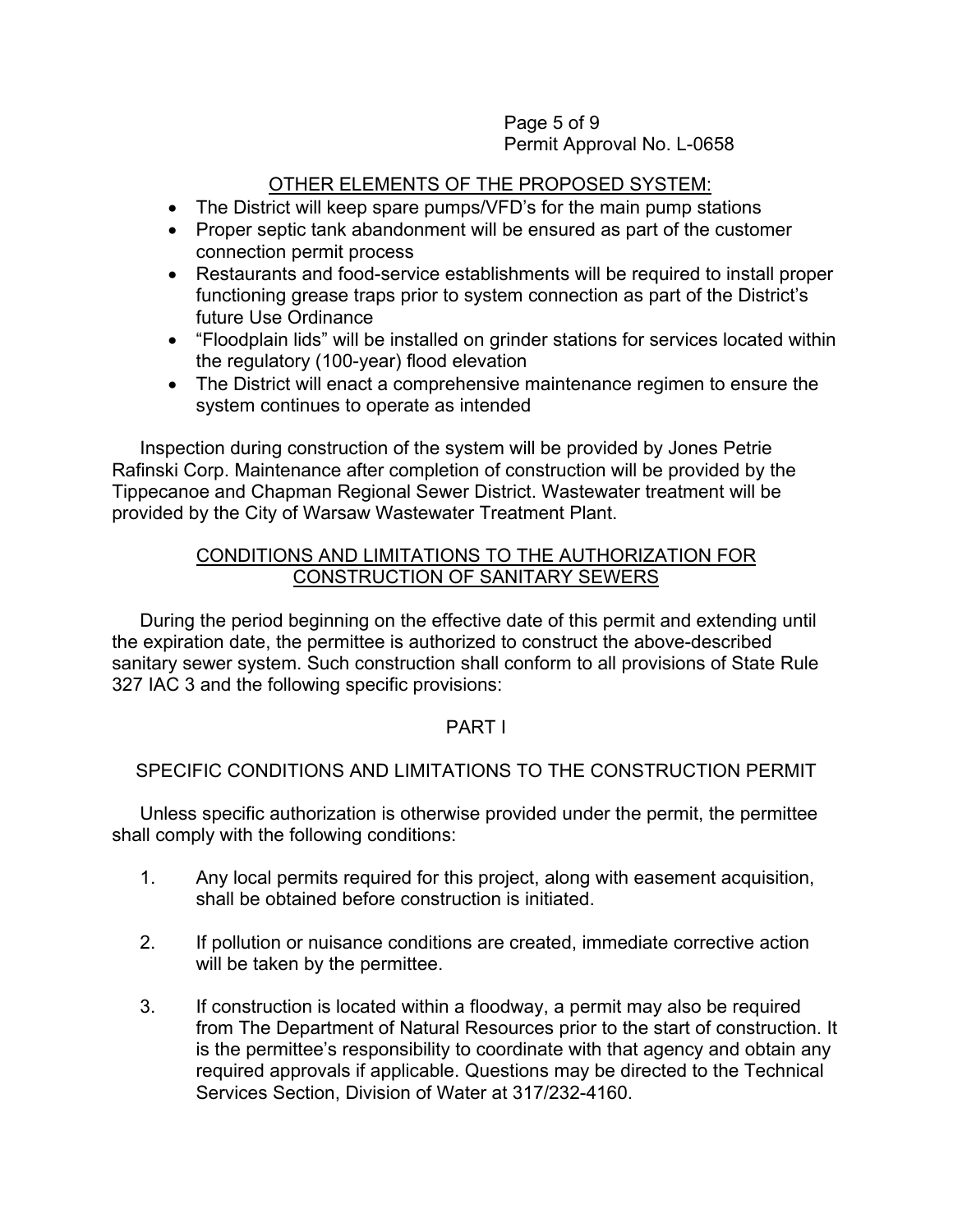Page 6 of 9 Permit Approval No. L-0658

- 4. The separation of sanitary sewers from water mains and drinking water wells must comply with 327 IAC 3-6-9.
- 5. All gravity sewer pipe must be leak tested using either a hydrostatic test or air test in accordance with 327 IAC 3-6-19(d). If using a hydrostatic test, the rate of exfiltration or infiltration shall not exceed 200 gallons per inch of pipe diameter per linear mile per day. Air tests shall be as prescribed.
- 6. All force mains and low-pressure sewers must be pressure and leak tested in accordance with 327 IAC 3-6-19(e).
- 7. Deflection tests must be performed on all flexible\* pipe after the final backfill has been in place at least 30 days. No pipe shall exceed a vertical deflection of 5%. Deflection test results shall be submitted with the infiltration/exfiltration test results. (\*The following are considered nonflexible pipes: vitrified clay pipe, concrete pipe, ductile iron pipe, cast iron pipe, asbestos cement pipe.)
- 8. Manholes shall be air tested in accordance with ASTM C1244, Standard Test Method for Concrete Sewer Manholes by the Negative Air Pressure (Vacuum) Test. The manhole test results shall be submitted with the gravity sewer leakage test results.
- 9. Air relief valves shall be installed at high points in the force mains and lowpressure sewers.
- 10. The results of the gravity sewer leakage test, low-pressure sewer and force main leakage tests on the completed sewers shall be submitted to this office within three months of completion of construction.

Failure to submit test results within the allotted time-period or failure to meet guidelines as set forth in the above conditions could be subject to enforcement proceedings as provided by 327 IAC 3-5-3.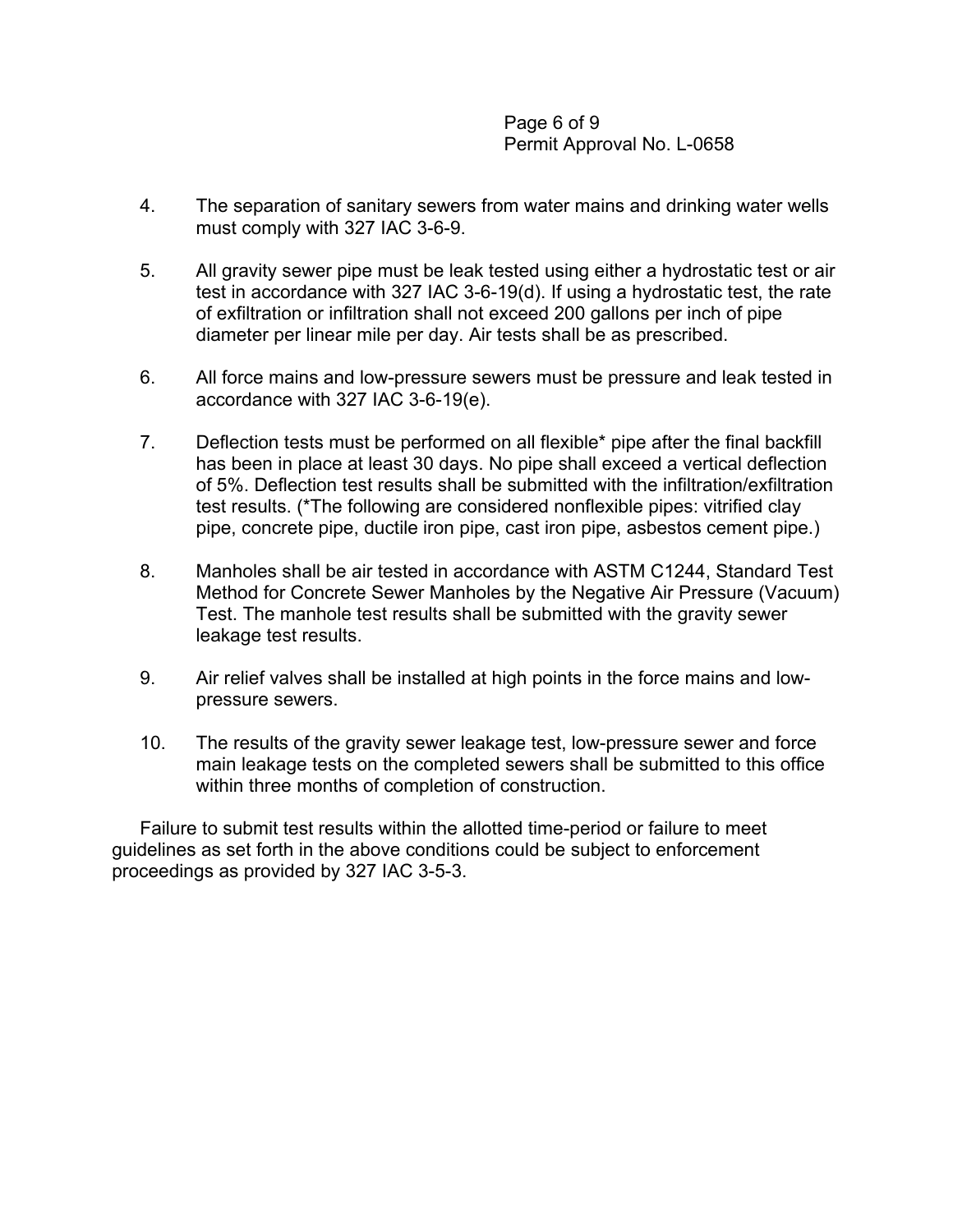#### Page 7 of 9 Permit Approval No. L-0658

### PART II

# GENERAL CONDITIONS

- 1. No significant or material changes in the scope of the plans or construction of this project shall be made unless the following provisions are met:
	- a. Request for permit modification is made 60 days in advance of the proposed significant or material changes in the scope of the plans or construction;
	- b. Submit a detailed statement of such proposed changes;
	- c. Submit revised plans and specifications including a revised design summary; and
	- d. Obtain a revised construction permit from this agency.
- 2. This permit may be modified, suspended, or revoked for cause including, but not limited to the following:
	- a. Violation of any term or conditions of this permit:
	- b. Obtaining this permit by misrepresentation or failure to disclose fully all relevant facts.
- 3. Nothing herein shall be construed as guaranteeing that the proposed sanitary sewer system shall meet standards, limitations or requirements of this or any other agency of state or federal government, as this agency has no direct control over the actual construction and/or operation of the proposed project.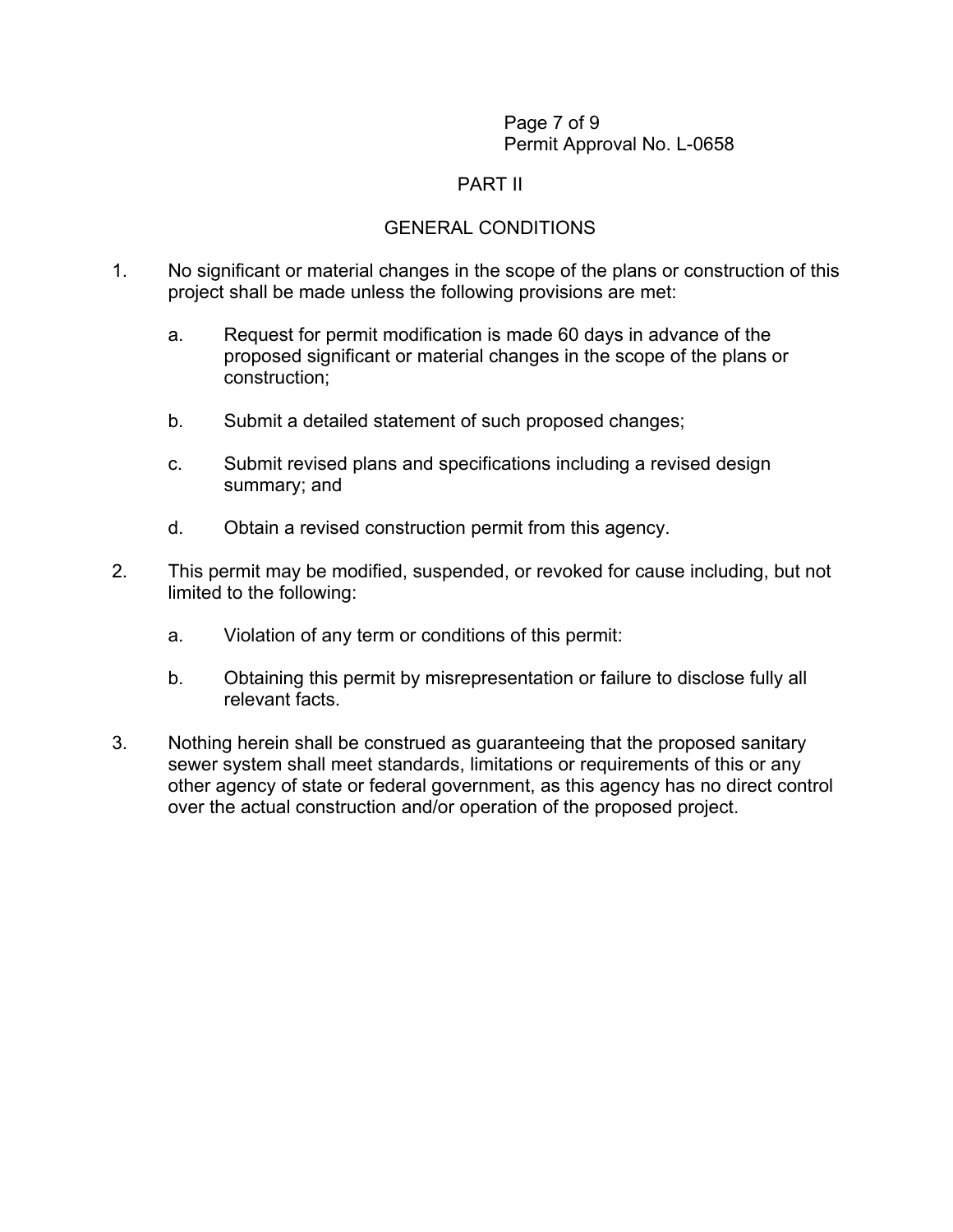Page 8 of 9 Permit Approval No. L-0658

### PART III

#### NOTICE OF RIGHT TO ADMINISTRATIVE REVIEW

Anyone wishing to challenge this construction permit must do so by filing a Petition for Administrative Review with the Office of Environmental Adjudication (OEA), and serving a copy of the petition upon IDEM. The requirements for filing a Petition for Administrative Review are found in IC 4-21.5-3-7, IC 13-15-6-1 and 315 IAC 1-3-2. A summary of the requirements of these laws is provided below.

A Petition for Administrative Review must be filed with the Office of Environmental Adjudication (OEA) within fifteen (15) days of the issuance of this notice (eighteen (18) days if notice was received by U.S. Mail), and a copy must be served upon IDEM. Addresses are:

Director Commissioner Office of Environmental Adjudication Indiana Department of Environmental Indiana Government Center North Management Room 103 Indiana Government Center North 100 North Senate Avenue **Room 1301** Indianapolis, Indiana 46204 100 North Senate Avenue Indianapolis, Indiana 46204

The petition must contain the following information:

- 1. The name, address and telephone number of each petitioner.
- 2. A description of each petitioner's interest in the permit.
- 3. A statement of facts demonstrating that each petitioner is:
	- a. a person to whom the order is directed;
	- b. aggrieved or adversely affected by the permit; or
	- c. entitled to administrative review under any law.
- 4. The reasons for the request for administrative review.
- 5. The particular legal issues proposed for review.
- 6. The alleged environmental concerns or technical deficiencies of the permit.
- 7. The permit terms and conditions that the petitioner believes would be appropriate and would comply with the law.
- 8. The identity of any persons represented by the petitioner.
- 9. The identity of the person against whom administrative review is sought.
- 10. A copy of the permit that is the basis of the petition.
- 11. A statement identifying petitioner's attorney or other representative, if any.